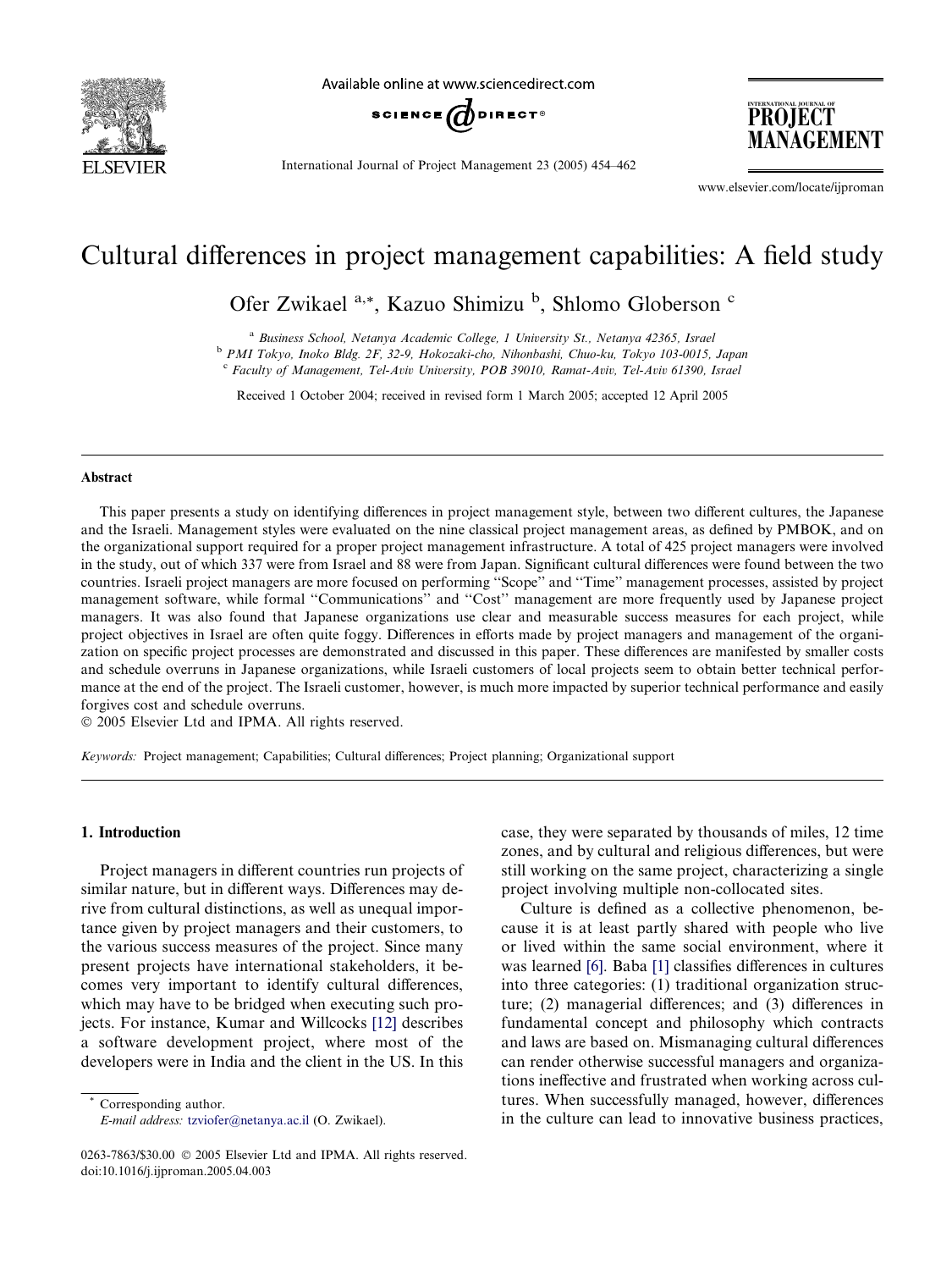faster and better learning within the organization, and sustainable sources of competitive advantage [\[5\]](#page--1-0).

The task of comparing organizational performance in different countries attracts a lot of attention, as can be traced in the management literature. For example, Toren et al. [\[20\]](#page--1-0) compared managerial task preferences and evaluation of work characteristics in the USA, Japan, Israel, Italy and Australia. Nijkamp et al. [\[16\]](#page--1-0) compared environmental quality in 12 European countries. Jackson and Artola [\[9\]](#page--1-0) initiated a cross-cultural empirical study, which examines ethical beliefs and behaviors among French and German managers, and compared results with previous studies of American and Israeli managers. Igbaria and Zviran [\[8\]](#page--1-0) examined the effect of national environments on end-user computing characteristics in American, Israeli and Taiwanese companies. Koschatzky et al. [\[11\]](#page--1-0) compared sensor technology processes in the USA, Europe and Japan. Cultural differences were found in most of these studies, indicating different behavior and decision making patterns in different countries.

The objective of this paper is to compare performance of project management processes, among project managers coming from two countries – Japan and Israel. Since Israel represent in its culture the western industrial world, findings of this paper may identify project management characteristics of these countries, as well as of the Japanese culture. While managing multicultural projects, this research may be practical when one of the project stakeholders is located either in a western country or in Japan. Our findings, based on a vast field study, will follow a literary review, which will focus on the cultural background and known differences in the management culture of these two countries.

### 2. Cultural background

Until the beginning of the previous century, Japan was an agrarian nation, structured as a rigid pyramidal hierarchy, with the farming families at the bottom, led by a resident samurai and isolated from other countries [\[4\].](#page--1-0) After World War II, Japanese competitive strategy evolved from one of low wages, such as textiles, to capital-intensive scale economies. Then, Japan turned to flexible production, using Just-in-Time (JIT) inventory techniques to provide lower cost and greater variety with a shorter life cycle [\[15\]](#page--1-0).

These historical events have stamped some major impact on the unique Japanese culture. The dichotomy between the nation and the outside world, the ''weversus-they'' viewpoint, still continues to inform Japanese notions of the world and is another important factor in Japan's competitive environment [\[4\].](#page--1-0) Major differences between Japanese employees and western ones were identified in the literature (i.e., [\[17\]\)](#page--1-0).

Some explanations for the results cited above can be found in the Japanese education and culture. The unique Japanese educational system maintains that the group always comes first [\[4\].](#page--1-0) Wong [\[22\]](#page--1-0) found that Japanese managers' decisions were mostly based on being trustworthy and reliable members of the company. The Japanese are known for their commitment to gaining, maintaining, and expanding market share around the world, using product innovation strategies that challenge their resources and technology [\[2\].](#page--1-0)

The Israeli managerial culture seems to be of a similar nature to that of the western world, especially the American one, as is demonstrated by the following examples. One study has shown that when analyzing work characteristics, Israeli and American employees share similar attitudes [\[20\]](#page--1-0). Another study that had analyzed managerial behavior in different countries also found similarities between American managers and Israeli managers [\[17\]](#page--1-0).

Although Israel is a small and relatively young country, many Israeli high-tech companies are listed on the NASDAQ Stock Exchange in the United States and many other companies had been purchased by foreign companies. The Israeli government also offers many incentives to attract foreign capital [\[13\].](#page--1-0) The collection of data mentioned above ultimately points to the fact that in spite of its size, the Israeli economy is a recognizable one in the western world.

The management culture accepted by many managers in Israel is that of improvisation, of ''putting out fires'', and of a short-term management perspective [\[19\].](#page--1-0) This culture is probably a result of a country which has struggled daily for survival over a long period of time, and has grown accustomed to providing immediate solutions to ongoing crises and problems [\[21\].](#page--1-0)

Following the above, it is expected to identify differences in management styles and capabilities between Japan and Israel. The nine project management knowledge areas included in the Project Management Body of Knowledge, known as PMBOK® [\[18\],](#page--1-0) were used for studying the subject. The following paragraphs summarize previous findings on the comparison between these two countries, grouped according to the nine knowledge areas.

Time: Shortening projects' duration is highly critical for global competition in both countries, which are continuously searching for new ways to reduce duration. For example, Jacobs and Herbig [\[10\]](#page--1-0) found that the use of overlapping during the development phase is a critical success factor for Japanese organizations, wishing to expedite product development. Israeli project managers were found to invest most of their efforts in schedule planning [\[7\]](#page--1-0).

Cost: Japan's system of forecasting, monitoring and interpreting costs is fundamentally different from that of its western counterpart. Japanese companies make sure that employees understand how their work is